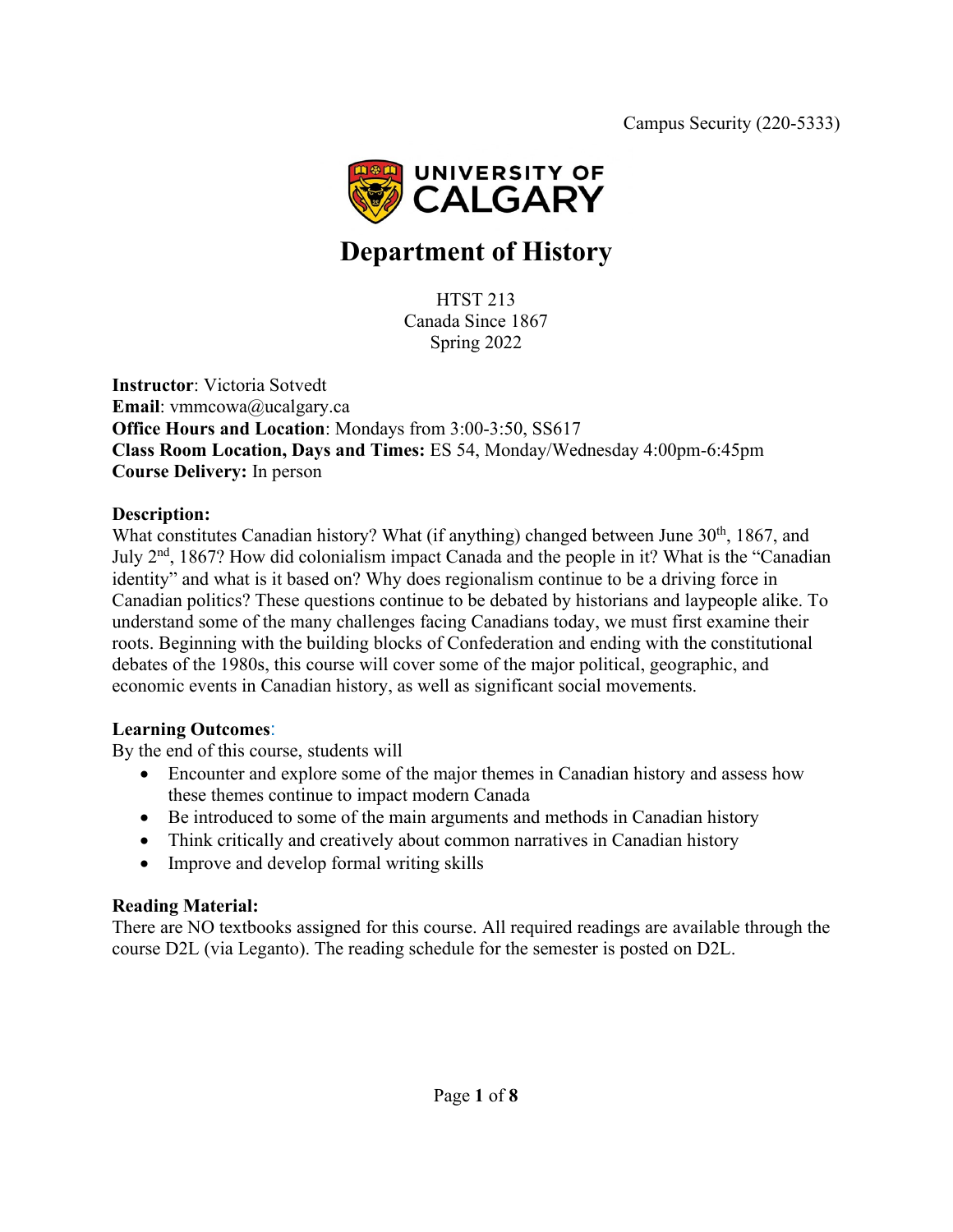### **Assessment**

| <b>Method</b>         | <b>Description</b>                                                             | <b>Due Date</b> |
|-----------------------|--------------------------------------------------------------------------------|-----------------|
| Participation-        | Students are expected to attend class and participate in                       | Throughout      |
| 10%                   | discussions with their peers. We will often be working in                      | Term            |
|                       | small groups for discussions, and students are expected to                     |                 |
|                       | turn in notes from discussion sessions. Absences will                          |                 |
|                       | significantly affect your participation grade.                                 |                 |
| <b>Primary Source</b> | Students will be given three primary sources from the<br>May 25th              |                 |
| Analysis-             | Winnipeg General Strike and will have to answer a series                       |                 |
| 25%                   | of short questions about the sources. More detailed                            |                 |
|                       | instructions will be posted to D2L.                                            |                 |
| Midterm-              | The midterm will be take-home, and posted on May $25th$ on                     | June 1st        |
| 20%                   | D2L. Students will have one week to answer ONE of the                          |                 |
|                       | questions provided. Answers must not exceed 750 words.                         |                 |
|                       | Answers will be uploaded to D2L no later than 4:00pm on                        |                 |
|                       | June $1st$ (i.e. before class). Citations are not required for the<br>midterm. |                 |
| Article Review-       | Students will write a 3-4 page review of one of the articles                   | June 13th       |
| 25%                   | assigned as reading for this course. More detailed                             |                 |
|                       | guidelines will be posted on D2L.                                              |                 |
| Final Exam-           | The final exam will also be take-home. It will distributed                     | June 20th       |
| 20%                   | on the last day of class (June $15th$ ) and must be uploaded to                |                 |
|                       | D2L by 4:00pm on June 20 <sup>th</sup> . Students will answer TWO              |                 |
|                       | of the questions provided. Each answer must not exceed                         |                 |
|                       | 750 words (1500 words total). Citations are not required                       |                 |
|                       | for the final exam.                                                            |                 |

### **Grading Policies:**

- Assignments will be given letter grades which will be converted to percentages for overall grade calculation in conformity with the departmental grade table (see below).
- Late assignments will be deducted a third of a letter grade per day (eg. a one-day late assignment would be changed from a  $B<sup>+</sup>$  to a B).
- All citations MUST be Chicago style. Assignments submitted using other citation styles (MLA, APA, etc.) will not be graded.
- All assignments must be submitted in English. All assignments must be submitted in order to pass the class.

# **Learning Technologies Requirements:**

There is a D2L site for this course that contains relevant class resources and materials. In order to successfully engage in learning experiences in this class, students will need reliable access to the following technology: internet access and a computer, tablet, or other device to access D2L.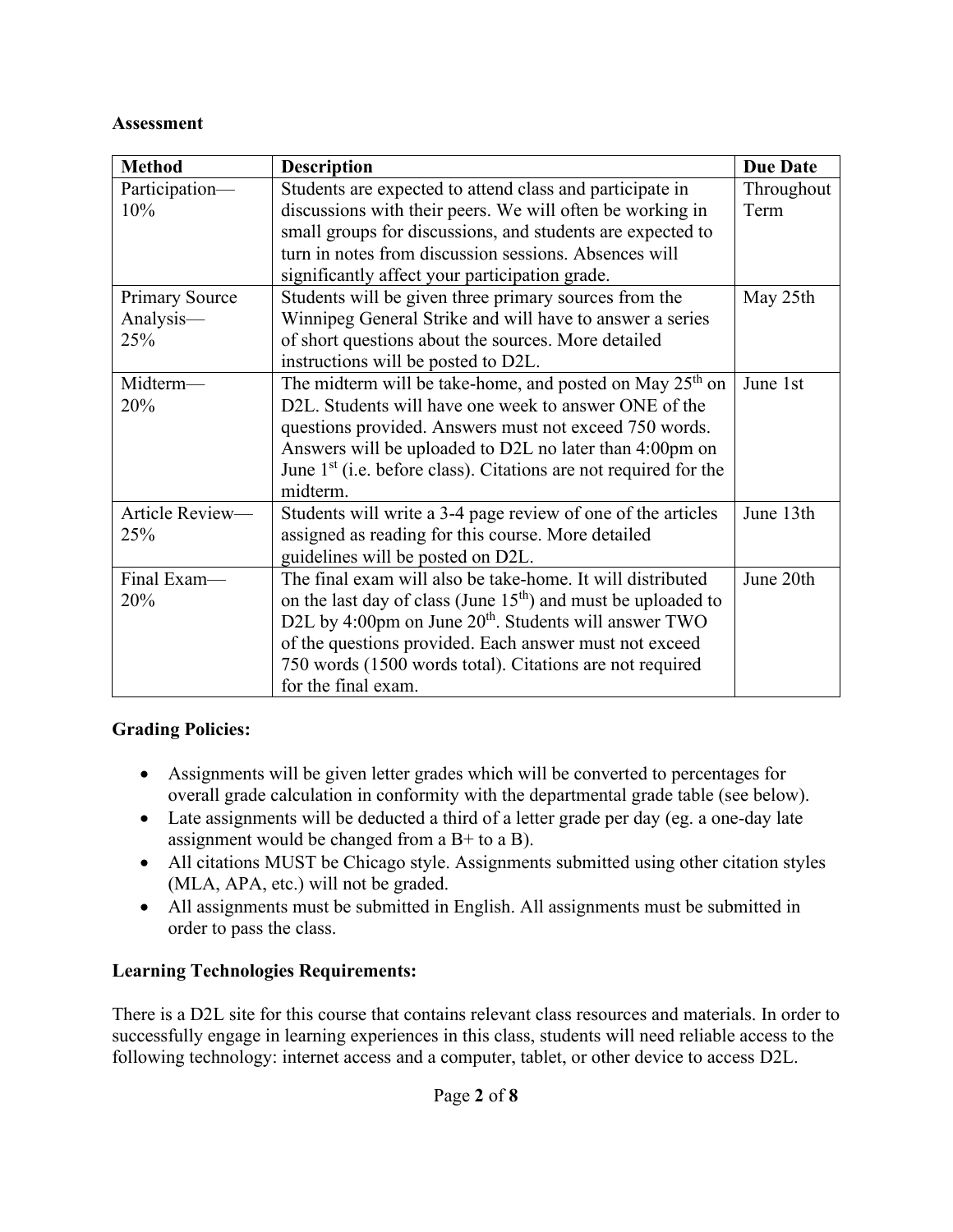### **Inclusiveness, Accommodation, Privacy, and Conduct:**

I am deeply committed to the creation of an inclusive and welcoming learning space for all students. If you need help or support, don't hesitate to reach out to me at any time during the semester. If you require accommodations, reach out to Student Accessibility Services as soon as possible and contact me so we can discuss reasonable measures to ensure your success. Accommodations may be for academic or non-academic reasons, and include but are not limited to the following:

- Ongoing or temporary disabilities—these include physical and mental wellness and may not be apparent. The SU Wellness Centre gives you access to physicians, counsellors, peer-support, and more. [www.ucalgary.ca/wellnesscentre/](http://www.ucalgary.ca/wellnesscentre/)
- Breastfeeding/childcare—breastfeeding children are welcome in class as frequently as necessary. Older children are welcome occasionally to cover disruptions in childcare. If you bring a child to class, please sit near an exit so you can step outside if you need to attend to your child's needs without disrupting other students.
- Name/pronouns—if you want me to use a different name or pronouns than appear on the course registration, please don't hesitate to send me an email before classes begin. I support you wherever you are on your journey.
- Writing assistance—much of your grade is based on writing. The Student Success Centre (TFDL  $3<sup>rd</sup>$  floor) offers individual writing support. You can also reach out to me with questions.
- Deadlines—personal circumstances can impact your ability to complete work on time. Reach out in advance of deadlines to discuss necessary adjustments. Note that requests for extensions made with less than 24 hours remaining before the deadline will not be granted except in emergencies.
- Attendance—attending every class is encouraged, but sometimes life gets in the way. Students may miss 1 class with no penalty to participation. If you anticipate needing to miss more classes, please reach out to me in advance, particularly if you are a student athlete.

Students have a significant role in creating an inclusive and successful learning environment. Please be respectful of the instructor and of other students and minimize disruptions during class time. These include opening food packages, chatting with friends, browsing the internet, and using cell phones during class. Phones should be set to silent. If you are anticipating an important call, please seat yourself by the exit so you can step out into the hallway. Laptops and tablets are allowed, but should only be used for taking notes.

To protect the privacy of others, students may not record in any format any activity that occurs within the classroom or online. As outlined in the [University Calendar,](https://www.ucalgary.ca/pubs/calendar/current/e-6.html) permission to sound-record lectures will only be given to students registered with Student Accessibility Services.

Part of creating an inclusive learning environment involves respecting your classmates. In meeting any university's mandate of encouraging free and open inquiry, we will occasionally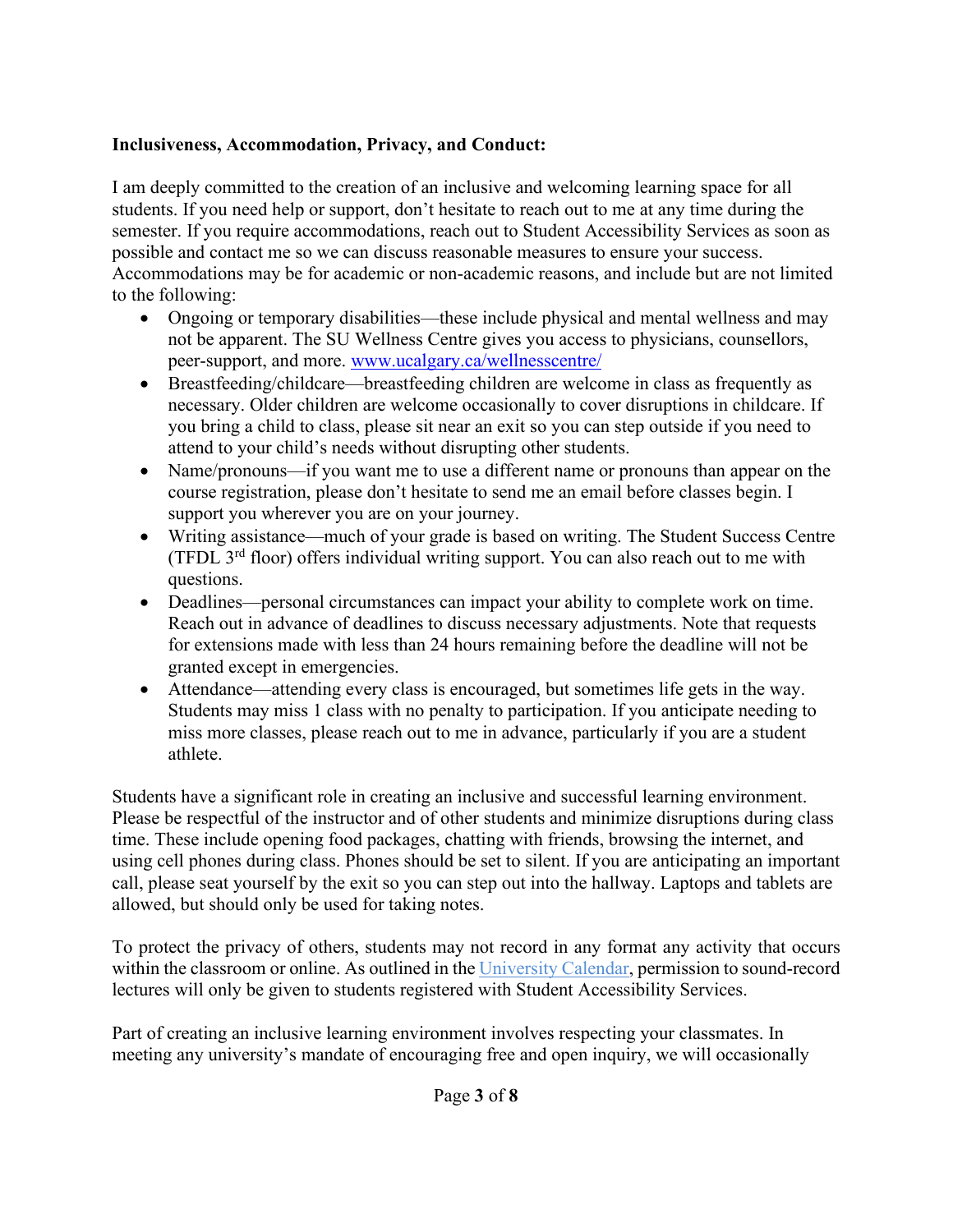discuss topics about which you might be uncomfortable or have a set viewpoint. In such situations, it is essential that we understand that others have different experiences and perspectives, and that listening respectfully to and showing tolerance toward opposing viewpoints is part of the process of emerging as active, engaged citizens.

# **Schedule**

| <b>Date</b>           |                                                                       |                        |  |
|-----------------------|-----------------------------------------------------------------------|------------------------|--|
|                       | <b>Topic &amp; Reading</b>                                            | <b>Important Dates</b> |  |
| May $4^{\text{th}}$   | Course Outline & Confederation                                        |                        |  |
| May 9th               | National Policy, Early Politics, Early Nationalism<br>and Imperialism |                        |  |
| May $11th$            | Red River and Louis Riel, Treaty Making and                           |                        |  |
|                       | Treaty Breaking, Colonial and Indigenous Relations                    |                        |  |
| May 16 <sup>th</sup>  | Yukon Gold Rush, Westward Expansion                                   |                        |  |
| May $18th$            | Urbanization, the Laurier Years, Social Gospel and                    |                        |  |
|                       | other Early Social Movements                                          |                        |  |
| May $25th$            | WWI—buildup, home front, and battlefield                              | <b>Primary Source</b>  |  |
|                       |                                                                       | <b>Analysis Due</b>    |  |
| May $30th$            | Winnipeg Strike, Western Alienation, the                              |                        |  |
|                       | Depression                                                            |                        |  |
| June 1st              | WWII—buildup, home front, and battlefield                             | <b>Midterm Due</b>     |  |
| June $6th$            | Post-war Social Movements, the UN, and the Cold                       |                        |  |
|                       | War                                                                   |                        |  |
| June 8 <sup>th</sup>  | Canada in the Cold War, National Infrastructure                       |                        |  |
|                       | Projects, "New" Nationalism                                           |                        |  |
| June $13th$           | The Quiet Revolution, the 1967 Confederation of                       | <b>Article Review</b>  |  |
|                       | <b>Tomorrow Conference</b>                                            | Due                    |  |
| June 15 <sup>th</sup> | Constitutional Debates and the Charter of Rights                      |                        |  |
|                       | and Freedoms                                                          |                        |  |
| June 20 <sup>th</sup> |                                                                       | <b>Take Home</b>       |  |
|                       |                                                                       | <b>Final Due</b>       |  |

**There is no registrar-scheduled final exam.**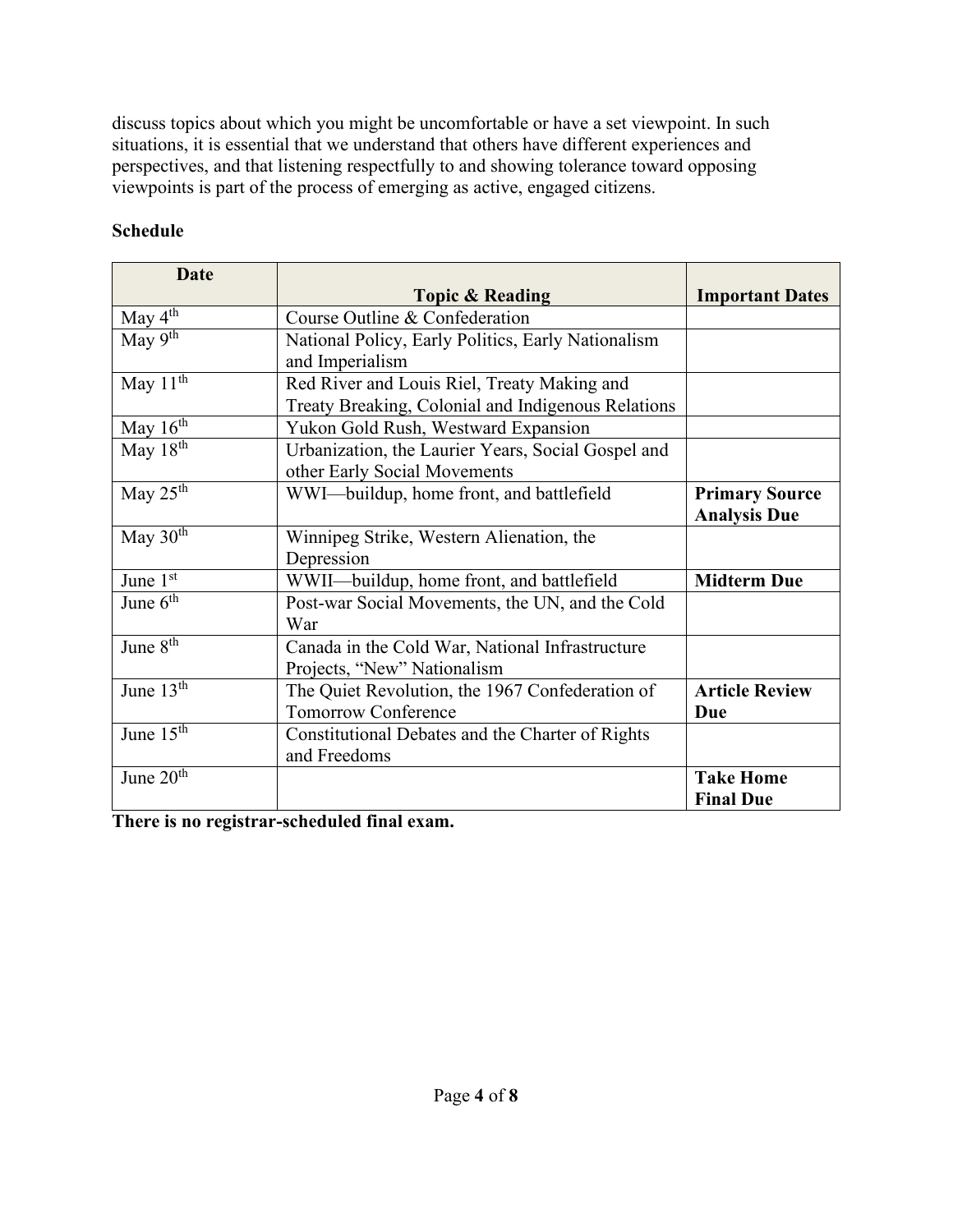### **THE FOLLOWING INFORMATION APPEARS ON ALL DEPARTMENT OF HISTORY COURSE OUTLINES**

### **Departmental Grading System**

The following percentage-to-letter grade conversion scheme is used in all Canadian Studies, History, and Latin American Studies courses, except for HTST 200.

| Percentage | Letter        | <b>Grade Point</b> | <b>Description</b>                          |
|------------|---------------|--------------------|---------------------------------------------|
|            | Grade         | Value              |                                             |
| 90-100     | $A+$          | 4.00               | Outstanding performance                     |
| 85-89      | $\mathsf{A}$  | 4.00               | Excellent performance                       |
| 80-84      | $A-$          | 3.70               | Approaching excellent performance           |
| 77-79      | $B+$          | 3.30               | Exceeding good performance                  |
| $73 - 76$  | B             | 3.00               | Good performance                            |
| 70-72      | $B -$         | 2.70               | Approaching good performance                |
| 67-69      | $C+$          | 2.30               | Exceeding satisfactory performance          |
| 63-66      | $\mathcal{C}$ | 2.00               | Satisfactory performance                    |
| 60-62      | $C-$          | 1.70               | Approaching satisfactory performance.       |
| 56-59      | $D+$          | 1.30               | Marginal pass. Insufficient preparation for |
|            |               |                    | subsequent courses in the same subject      |
| $50 - 55$  | D             | 1.00               | Minimal Pass. Insufficient preparation for  |
|            |               |                    | subsequent courses in the same subject.     |
| $0-49$     | F             |                    | Failure. Did not meet course requirements.  |

**Please Note:** Students are expected to reach the grade range to receive that letter grade (ie. to receive an A- a student will have earned an 80 or 3.7 in the course). Assume that there will be no rounding up unless a faculty member announces otherwise.

### **Program Advising and Student Information Resources**

- For program advising in the Faculty of Arts, contact the [Arts Students Centre](https://arts.ucalgary.ca/current-students/undergraduate/academic-advising) (ASC).
- For questions about admissions, student awards, common registration issues, financial aid and student fees, contact [Enrolment Services](https://www.ucalgary.ca/registrar/contact-us/enrolment-services-advising)
- Sometimes unexpected circumstances may affect your schedule. You can change your registration during the course change period. Please see the [Registration Changes and](https://www.ucalgary.ca/registrar/registration/appeals)  [Exemption Requests](https://www.ucalgary.ca/registrar/registration/appeals) page.

*Attention history majors: History 300 is a required course for all history majors. You should normally take this course in your second year.*

# **Writing**

All written assignments and written exam responses are assessed partly on writing skills. Writing skills include surface correctness (grammar, punctuation, sentence structure, etc.) and general clarity and organization. Research papers must be properly documented according to the format described in *[The History Student's Handbook](https://arts.ucalgary.ca/history/current-students/undergraduate/student-handbook)*.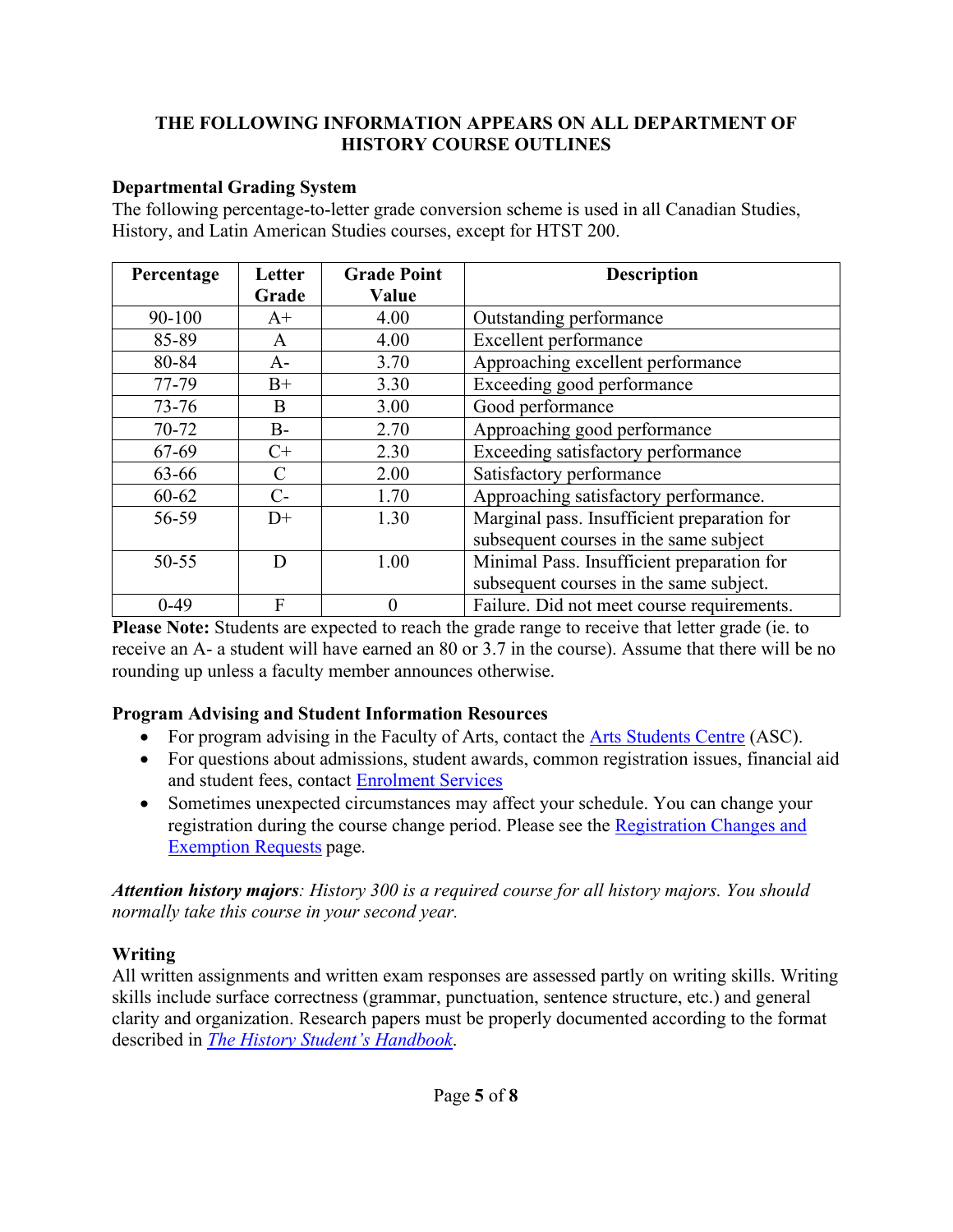#### **Academic Misconduct**

Academic Misconduct refers to student behavior which compromises proper assessment of a student's academic activities and includes: cheating; fabrication; falsification; plagiarism; unauthorized assistance; failure to comply with an instructor's expectations regarding conduct required of students completing academic assessments in their courses; and failure to comply with exam regulations applied by the Registrar.

For more information, please see the University of Calgary [Student Academic Misconduct](https://www.ucalgary.ca/legal-services/university-policies-procedures/student-academic-misconduct-policy)  [Policy](https://www.ucalgary.ca/legal-services/university-policies-procedures/student-academic-misconduct-policy) documents, and visit the [Academic Integrity Website.](https://ucalgary.ca/student-services/student-success/learning/academic-integrity)

#### **Plagiarism**

Plagiarism occurs when students submit or present the ideas and/or writing of others as if they were their own or when they submit their own work to two different classes. Please see *[The](https://arts.ucalgary.ca/history/current-students/undergraduate/student-handbook)  [History Student's Handbook](https://arts.ucalgary.ca/history/current-students/undergraduate/student-handbook)* for more details, but to summarize, plagiarism may take several forms:

- Failing to cite sources properly
- Submitting borrowed, purchased, and/or ghostwritten papers
- Submitting one's own work for more than one course without the permission of the instructor(s) involved
- Extensive paraphrasing of one or a few sources, even when referenced properly, unless the essay is a critical analysis of those works

Plagiarism is a serious academic offence, and written work that appears to contain plagiarized passages will not be graded. All such work will be reported to the Faculty of Art's associate deans of students who will apply the penalties specified in [the university calendar.](https://www.ucalgary.ca/pubs/calendar/current/k.html)

#### **Academic Accommodation**

It is the student's responsibility to request academic accommodations according to the [Student](https://www.ucalgary.ca/legal-services/university-policies-procedures/student-accommodation-policy)  [Accommodations policy.](https://www.ucalgary.ca/legal-services/university-policies-procedures/student-accommodation-policy) Students needing an accommodation based on disability or medical concerns should contact Student Accessibility Services (SAS) in accordance with the [Procedure](https://www.ucalgary.ca/legal-services/university-policies-procedures/accommodation-students-disabilities-procedure)  [for Accommodations for Students with Disabilities.](https://www.ucalgary.ca/legal-services/university-policies-procedures/accommodation-students-disabilities-procedure) Students who require an accommodation in relation to their coursework based on a protected ground other than Disability should communicate this need in writing to their Instructor.

SAS will process the request and issue letters of accommodation to instructors. For additional information on support services and accommodations for students with disabilities, visit [Student](http://www.ucalgary.ca/access/) [Accessibility Services.](http://www.ucalgary.ca/access/)

#### **Research Ethics**

Students are advised that any research with human subjects – including any interviewing (even with friends and family), opinion polling, or unobtrusive observation – must have the approval of the [Conjoint Faculties Research Ethics Board.](https://research.ucalgary.ca/conduct-research/ethics-compliance/human-research-ethics/conjoint-faculties-research-ethics-board) In completing course requirements, students must not undertake any human subjects research without discussing their plans with the instructor, to determine if ethics approval is required.

#### **Instructor Intellectual Property**

Course materials created by instructors (including presentations and posted notes, labs, case

Page **6** of **8**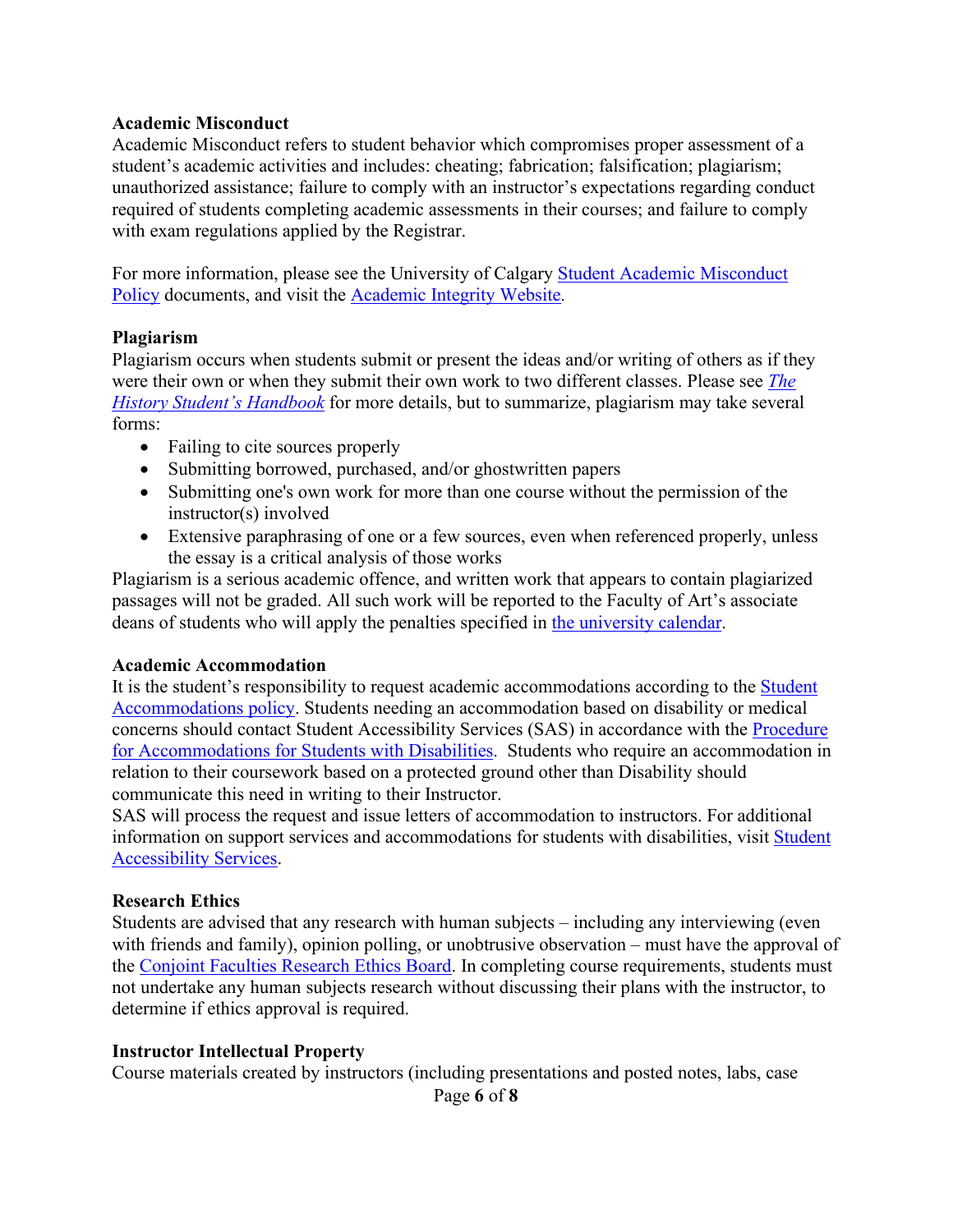studies, assignments and exams) remain the intellectual property of the instructor. These materials may NOT be reproduced, redistributed or copied without the explicit consent of the instructor. The posting of course materials to third party websites such as note-sharing sites without permission is prohibited. Sharing of extracts of these course materials with other students enrolled in the course at the same time may be allowed under fair dealing.

### **Copyright Legislation**

All students are required to read the University of Calgary policy on Acceptable Use of Material [Protected by Copyright](https://www.ucalgary.ca/legal-services/university-policies-procedures/acceptable-use-material-protected-copyright-policy) and requirements of [the Copyright Act](https://laws-lois.justice.gc.ca/eng/acts/C-42/index.html) to ensure they are aware of the consequences of unauthorised sharing of course materials (including instructor notes, electronic versions of textbooks etc.). Students who use material protected by copyright in violation of this policy may be disciplined under [the Non-Academic Misconduct Policy.](https://www.ucalgary.ca/pubs/calendar/current/k.html)

# **Copyright of Educational Materials**

The University of Calgary has opted out of the Access Copyright Interim Tariff proposed by the Copyright Board. Therefore, instructors in all University of Calgary courses will strictly adhere to Copyright Act regulations and the educational exceptions permitted by the Act for both print and digital course material. No copyrighted material may be placed on course D2L or web sites without the prior permission of the copyright holders. In some cases, this may mean that instructors will require you to purchase a print course pack from the University of Calgary bookstore or consult books on reserve at the library. Please see the [University of Calgary](http://library.ucalgary.ca/copyright)  [copyright page.](http://library.ucalgary.ca/copyright)

# **Freedom of Information and Protection of Privacy**

Student information will be collected in accordance with usual classroom practice. Students' assignments will be accessible only by the authorized course faculty and teaching assistants. Private information related to the individual student is treated with the utmost regard.

# **Media Recording**

The instructor may use media recordings to record the delivery of a lecture for various reasons, including lecture capture and self-assessment. Students will be informed of media recordings in advance and the recording device will be fixed on the instructor. In the event that incidental student participation is recorded, the instructor will ensure that any identifiable content (video or audio) is masked, or will seek consent from identifiable students, before making a recording available to the class.

# *Media Recording for the Assessment of Student Learning*

The instructor may use media recordings as part of the assessment of students, by prior arrangement. This may include but is not limited to classroom discussions, presentations, clinical practice, or skills testing that occur during the course. These recordings will be used for student assessment purposes only and will not be shared or used for any other purpose.

# **Sexual Violence Policy**

The University recognizes that all members of the University Community should be able to learn, work, teach and live in an environment where they are free from harassment,